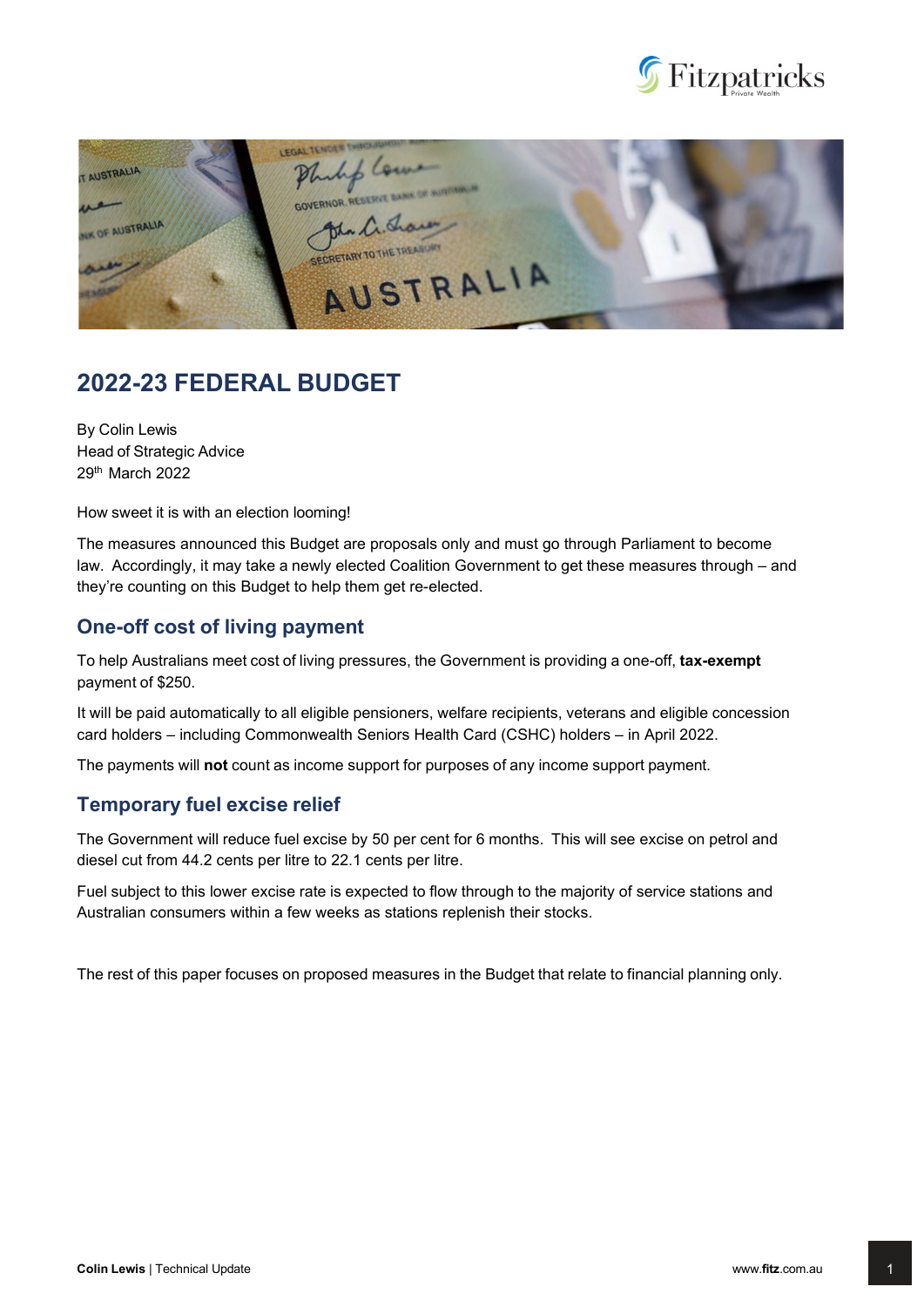

# **Personal Income Tax**

### **The 'lamington' is increasing with a 'cost of living tax offset'**

The Government will increase the low and middle income tax offset (LMITO) – dubbed the lamington – for the 2021-22 income year.

The LMITO will increase by \$420, thus providing a reduction in tax of up to \$1,500 for individuals – or \$3,000 for dual income couples.

Other than those that do not require the full offset to reduce their tax bill to zero, all LMITO recipients will benefit from the full \$420 increase.

Consistent with the current LIMTO, taxpayers with incomes of \$126,000 or more will not receive the additional \$420.

The LIMTO for the 2021-22 income year will be paid from 1 July 2022 when people lodge their tax return for this year. The LIMTO ceases on 30 June 2022.

When the Government's Personal Income Tax Plan is fully implemented in 2024-25, around 95 per cent of taxpayers will face a marginal tax rate of 30 per cent or less.

| Tax rate<br>(%)  | 2020-24<br>$($ \$)  |             |  | 2024-25 onwards<br>$($ \$) |
|------------------|---------------------|-------------|--|----------------------------|
| $\boldsymbol{0}$ | $0 - 18,200$        |             |  |                            |
| 19               | $18,201 - 45,000$   |             |  |                            |
| 30               |                     |             |  | $45,001 - 200,000$         |
| 32.5             | $45,001 - 120,000$  |             |  |                            |
| 37               | $120,001 - 180,000$ |             |  |                            |
| 45               | >180,000            |             |  | > 200,000                  |
| <b>LMITO</b>     | Up to 1,080         | Up to 1,500 |  |                            |
| <b>LITO</b>      | Up to 700           |             |  |                            |

#### **Medicare levy low-income thresholds increased**

From the current financial year – 2021-22 – the Medicare levy low-income thresholds for singles, families, seniors and pensioners will be increased. The increase in thresholds takes account of recent movements in the CPI so that low-income taxpayers continue to be exempt from paying the Medicare levy.

The thresholds will increase as follows:

- For singles from \$23,226 to \$23,365.
- For families from \$39,167 to \$39,402.
- For single seniors and pensioners from \$36,705 to \$36,925.
- For family seniors and pensioners from \$51,094 to \$51,401.
- For each dependent child or student, the family income thresholds will increase by a further \$3,619 instead of the previous amount of \$3,597.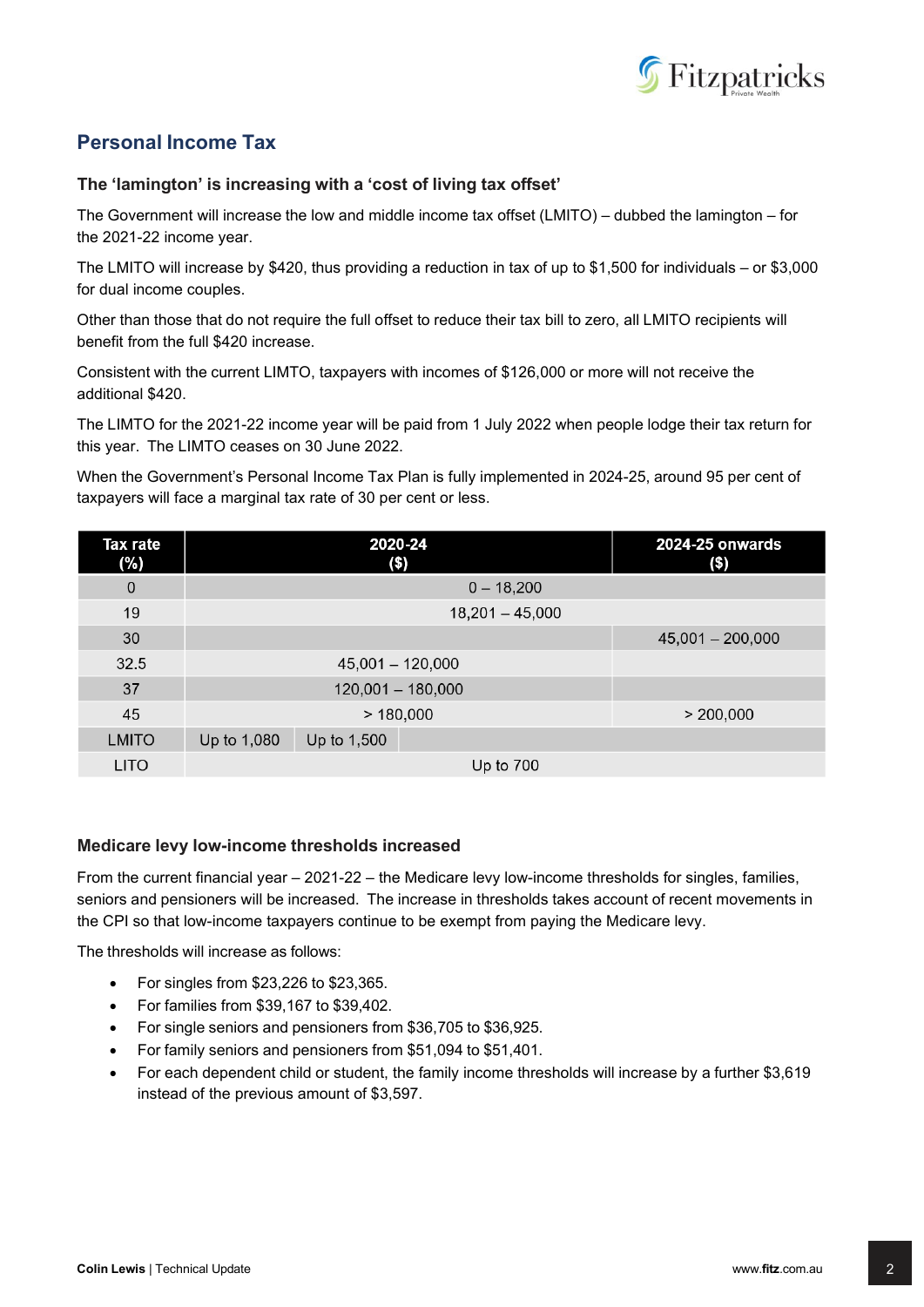

### **Business tax**

#### **Small business – skills and training boost**

The Government is introducing a skills and training boost to support small businesses to train and upskill their employees. The boost will apply to eligible expenditure incurred from 7:30 PM (AEDT) on 29 March 2022 until 30 June 2024.

Small businesses – with aggregated annual turnover of less than \$50 million – will be able to deduct an additional 20 per cent of expenditure incurred on external training courses provided to their employees. These courses will need to be provided to employees in Australia or online and delivered by entities registered in Australia.

Some exclusions will apply – such as for in-house or on-the-job training and expenditure on external courses for persons other than employees.

The boost for eligible expenditure incurred by 30 June 2022 will be claimed in tax returns for the following income year. The boost for eligible expenditure incurred between 1 July 2022 and 30 June 2024 will be included in the income year in which the expenditure is incurred.

#### **Small business – technology investment boost**

The Government is introducing a technology investment boost to support digital adoption by small businesses. The boost will apply to eligible expenditure incurred from 7:30 PM (AEDT) on 29 March 2022 until 30 June 2023.

Small businesses – with aggregated annual turnover of less than \$50 million – will be able to deduct an additional 20 per cent of the cost incurred on business expenses and depreciating assets that support their digital adoption – such as portable payment devices, cyber security systems or subscriptions to cloud-based services.

An annual cap will apply in each qualifying income year so that expenditure up to \$100,000 will be eligible to boost.

The boost for eligible expenditure incurred by 30 June 2022 will be claimed in tax returns for the following income year. The boost for eligible expenditure incurred between 1 July 2022 and 30 June 2023 will be included in the income year in which the expenditure is incurred.

### **Employee Share Schemes**

The Government will expand access to employee share schemes (ESSs) and further reduce red tape so that employees **at all levels** can directly share in the business growth they help generate.

Start-ups will be able to offer staff huge incentives and bonuses under a shake-up of ESSs.

The cap on the value of shares that can be issued to non-C-suite employees – that is, non-executive level managers in a company – is being scrapped and replaced with a fixed cap on the amount employees pay for them.

This latest [overhaul](https://www.afr.com/politics/federal/tax-and-regulation-overhaul-to-attract-global-talent-20210509-p57q7y) will help unlisted start-ups compete with overseas rivals and ASX-listed heavyweights to attract staff with in-demand skills by offering them the ability to build worthwhile equity in the business.

"These reforms will expand the availability of employee share schemes to more companies and employees and allow employees to benefit from a larger share of the business' growth," Treasurer Josh Frydenberg said.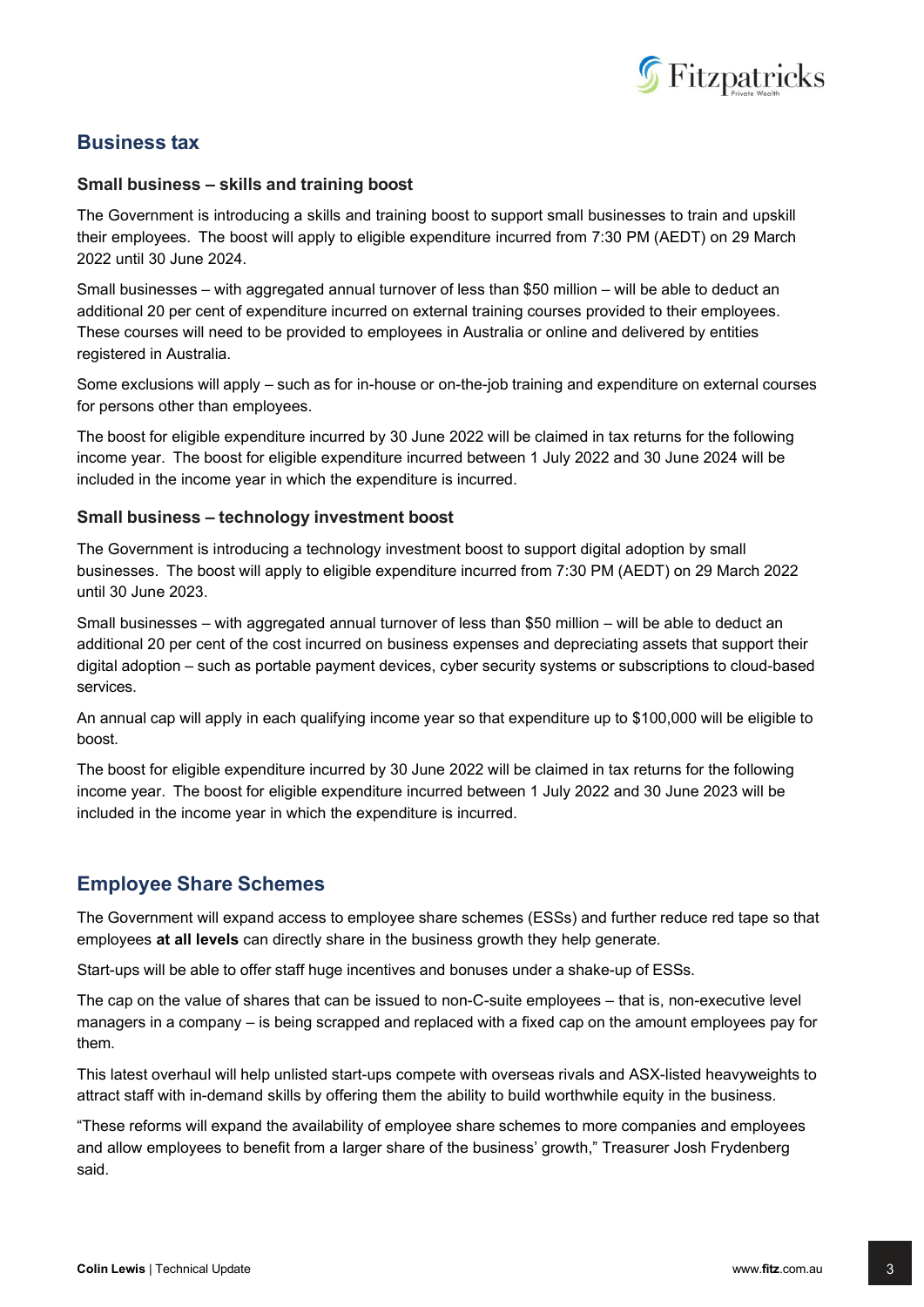

ESSs allow companies to gift or sell shares to staff at a discount, or even through loans or salary sacrificing deals. But the current 'value cap' limits the value of shares that can be issued to non-executive staff to \$5,000 a year.

### **Unlimited value**

Under the new rules, companies will be able to offer an unlimited number of shares of unlimited value so long as an employee is not charged more than \$30,000 a year for them. The new 'monetary cap' will apply to shares that have to be paid for on issuance and options that have to be purchased.

Where an option or right is granted and the shares are paid for at a point in the future, the employee will be able to accrue their annual \$30,000 cap for a maximum of five years, plus 70 per cent of dividends and cash bonuses.

For example, it allows an employee to be granted an option to buy 0.5 per cent of a company's shares at a 90 per cent discount if the company hits a \$100 million valuation at a point in the future.

Say in two years, the company hits a \$100 million valuation, the employee will be able to pay \$50,000 – the value of the shares at a 90 per cent discount – as their accrued cap over two years would be \$60,000.

Further, the monetary cap will **not** apply where an employee can profit from the sale of a business or an initial public offering (IPO). In this situation, an employee can pay any amount for shares under an ESS so long as those shares are sold for a realised profit shortly afterwards.

These changes add to last year's budget measurers which removed cessation of employment as a taxing point on shares issued under an ESS. Existing taxing points, including where shares and options can be disposed of without penalty or realised without risk of forfeiture and the 15-year maximum deferral period, are retained.

This overhaul removes roadblocks that disadvantage Australian start-ups.

#### **Cutting red tape**

Unlisted companies using ESSs are also given a reprieve on onerous red tape obligations with simplified disclosure rules.

Currently, only employers offering shares to C-suite executives are exempt from supplying disclosure statements, such as a share prospectus.

Under the changes, where any employee is offered shares under an ESS at no cost, the employer will not have to provide a disclosure statement, while the purchase of shares or options will only require a simplified disclosure.

The changes make establishing and participating in ESSs simpler.

The aim is to create a virtuous cycle that accelerates the creation of new companies (and jobs), [as](https://www.afr.com/policy/economy/share-scheme-overhaul-to-create-more-start-up-founders-20211123-p59bgk) [employees](https://www.afr.com/policy/economy/share-scheme-overhaul-to-create-more-start-up-founders-20211123-p59bgk) that benefit from EESs are more likely to leave and found their own company with share proceeds, and thus create more successful companies (and new jobs).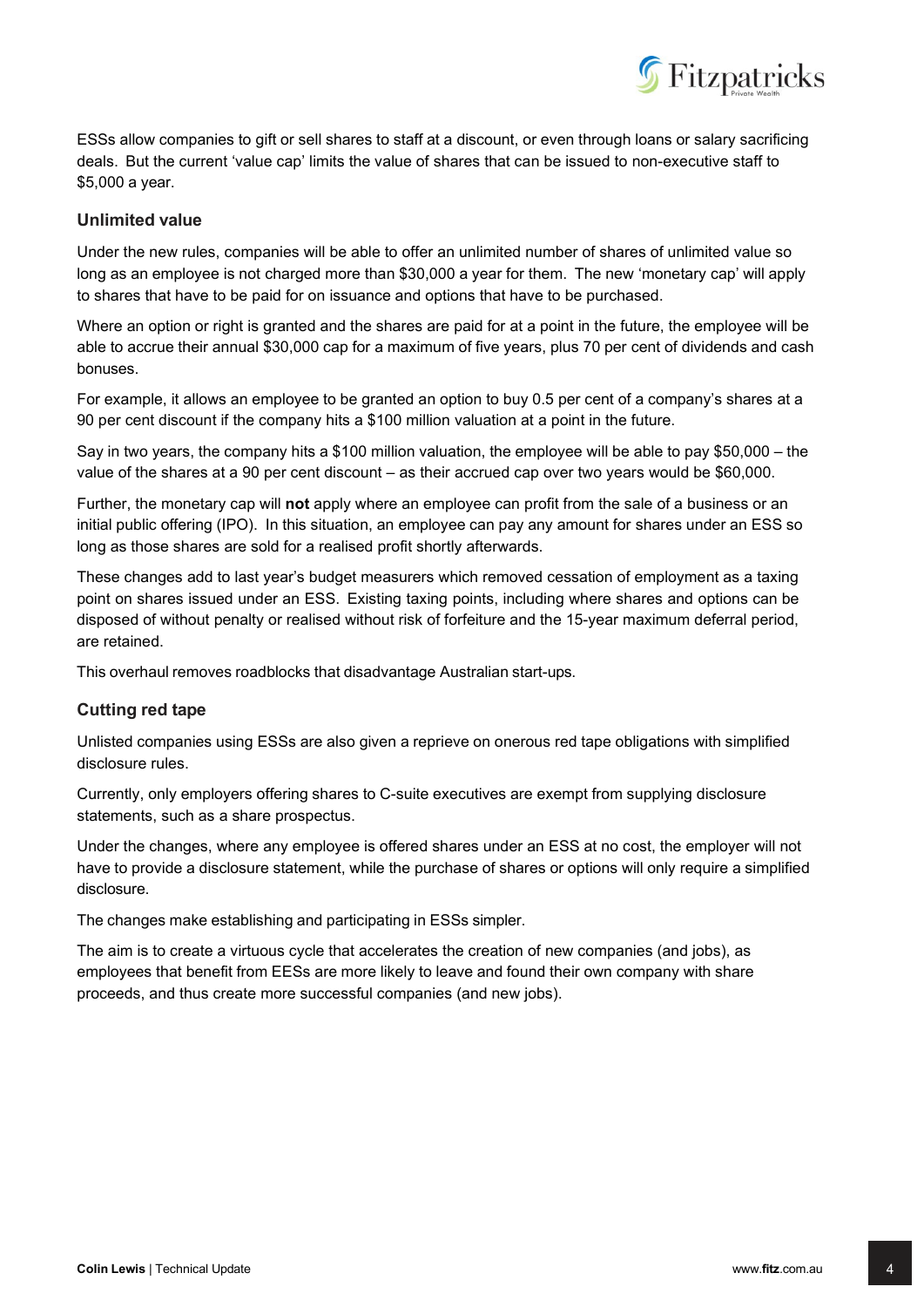

## **Superannuation**

With an impending election, changes to the superannuation system were never on the cards.

### **Extending the temporary reduction in minimum pension drawdown rates**

In the lead-up to the Budget – and reiterated therein – the Government announced that it is extending the 50 per cent reduction to minimum annual pension payments for another year. The minimum pension drawdown rates remaining halved for 2022-23 is good news for retirees that do not need money to live off from their account-based pensions and similar income streams.

### **Thankfully, the Government did NOT meddle with super**

Superannuation – once a soft target for raising government revenue – is gradually moving beyond the reach of politicians. They have backed off in the face of changed community perceptions and super's status as a sacrosanct saving vehicle.

Super's ascension to a position beyond the reach of politicians seeking revenue matches changing community attitudes – well summed up in research commissioned by the Association of Superannuation Funds of Australia.

Although many Australians are concerned that they may not have enough money saved to live well when they retire, they are also concerned that others who don't save might become a burden on taxpayers.

"Australians believe that more money should be saved for their retirement, not less," the research found.

### *The Government*

Only days before the Budget, the Minister for [Superannuation,](https://www.afr.com/link/follow-20180101-p59wkd) Jane Hume, stated in the clearest possible terms that "there will be no increase in super taxes under a Coalition government … There will be no sneak tax increases via by making it more difficult to put money into super under a Coalition government."

With an eye to potentially wedging Labor over the policies it took to the last election, the Government said it will not meddle with superannuation.

Hume said there will be:

- no adverse changes to super taxes
- no adverse changes to contribution limits
- no adverse change to the \$250,000 Division 293 tax threshold before the 15 per cent tax on super contributions comes into play, and
- definitely no changes to the government's contribution flexibility measures, including:
	- $\circ$  no change to the ability of retirees up to the age of 74 to make contributions without meeting the work test
	- o no change to catch-up contributions, and
	- $\circ$  no change to the concessions for a couple downsizing to a smaller house to put an extra \$300,000 into super.

For years the Coalition has gone to great lengths to oppose the move to a [Superannuation](https://www.afr.com/link/follow-20180101-p59hqc) Guarantee rate of [12 per cent –](https://www.afr.com/link/follow-20180101-p59hqc) not anymore.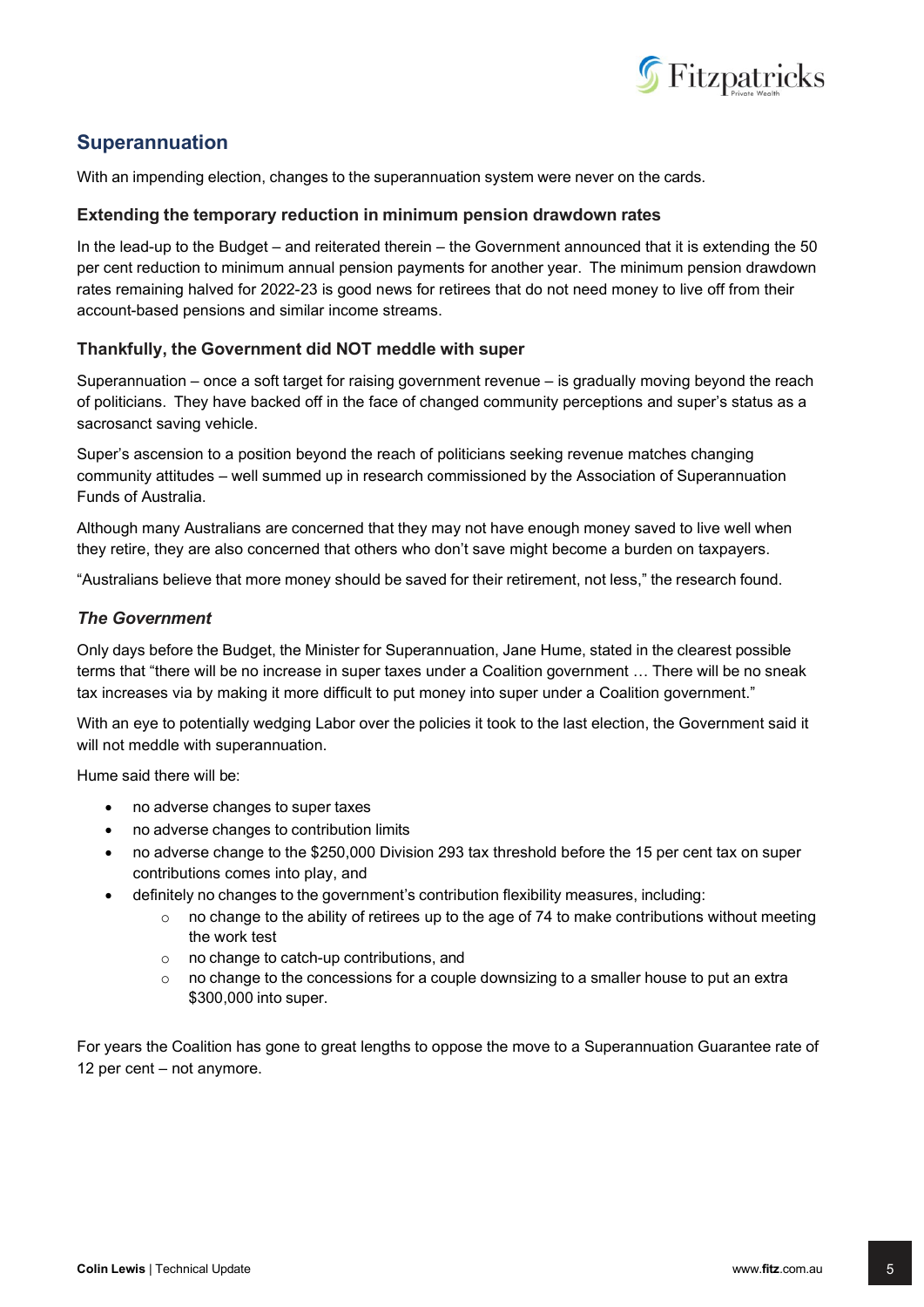

### *Labor*

Whenever [Opposition](https://www.afr.com/link/follow-20180101-p5a2mj) Leader Anthony Albanese has been asked about Labor's previous tax policies, he has responded with the phrase: "It is not our policy until we announce it."

Opposition treasury spokesman Jim Chalmers has said "We've said consistently that we won't take the same policy agenda to this election that we took to the last election … All of our policies will be clearly set out before the election."

It's clear that a decision is yet to be made on these issues, but with about six weeks to go before the election and given the Coalition's pressure, it's likely Labor will do nothing.

#### **Measures announced in last year's Budget**

The Government announced all it's important changes in last year's Budget and in February most were brought to life.

The most significant – and widely publicised – being the ability for people aged 67 to 74 to make nonconcessional contributions (NCCs) and salary sacrifice contributions from 1 July this year without having to meet the work test, together with the NCC bring-forward rule being extended to this age group subject to their total superannuation balance.

Another less publicised, less sexy but nevertheless important change affecting self-managed superannuation funds (SMSFs) and small APRA funds (SAFs) also came into play – the way trustees determine their fund's exempt current pension income (ECPI). This is the income a fund earns from assets supporting retirement phase pensions which is exempt from tax.

There are two methods for calculating a fund's ECPI – the segregated method and the proportionate (unsegregated) method.

From this financial year onwards, SMSF and SAF trustees may choose their method of calculating ECPI when they have member interests in both accumulation phase and retirement phase for part, but not all, of the income year – that is, where a fund has a member(s) in both accumulation and retirement phases at one time, but retirement phase only at another time, during the year.

These trustees can choose to treat their fund assets as not being segregated current pension assets, thus, enabling them to use the proportionate method for calculating ECPI for the whole year.

Before 1 July 2017, the established industry practice for SMSFs and SAFs partly in pension phase and partly in accumulation phase during the year was to calculate ECPI using the unsegregated method for the entire year – even if there were periods where the fund was in pension phase only.

Since 1 July 2017, the ATO has applied strict guidelines which removed a trustee's choice of ECPI method and increased the administrative burden and cost to funds. But this change means that trustees are once again allowed to apply the pre-1 July 2017 industry approach to calculating ECPI.

Other superannuation measures that are now law include:

- Extending access to downsizer contributions from 1 July 2022, the minimum age for making a downsizer contribution reduces to age 60.
- Removing the minimum threshold for Superannuation Guarantee (SG) eligibility from 1 July 2022, the current \$450 per month minimum income threshold, under which employers are not required to make SG payments for employees, no longer applies.
- Increasing the maximum releasable amount under the First Home Super Saver Scheme (FHSSS) from 1 July 2022, the maximum releasable amount of voluntary contributions made over multiple years under the FHSSS increases from \$30,000 to \$50,000.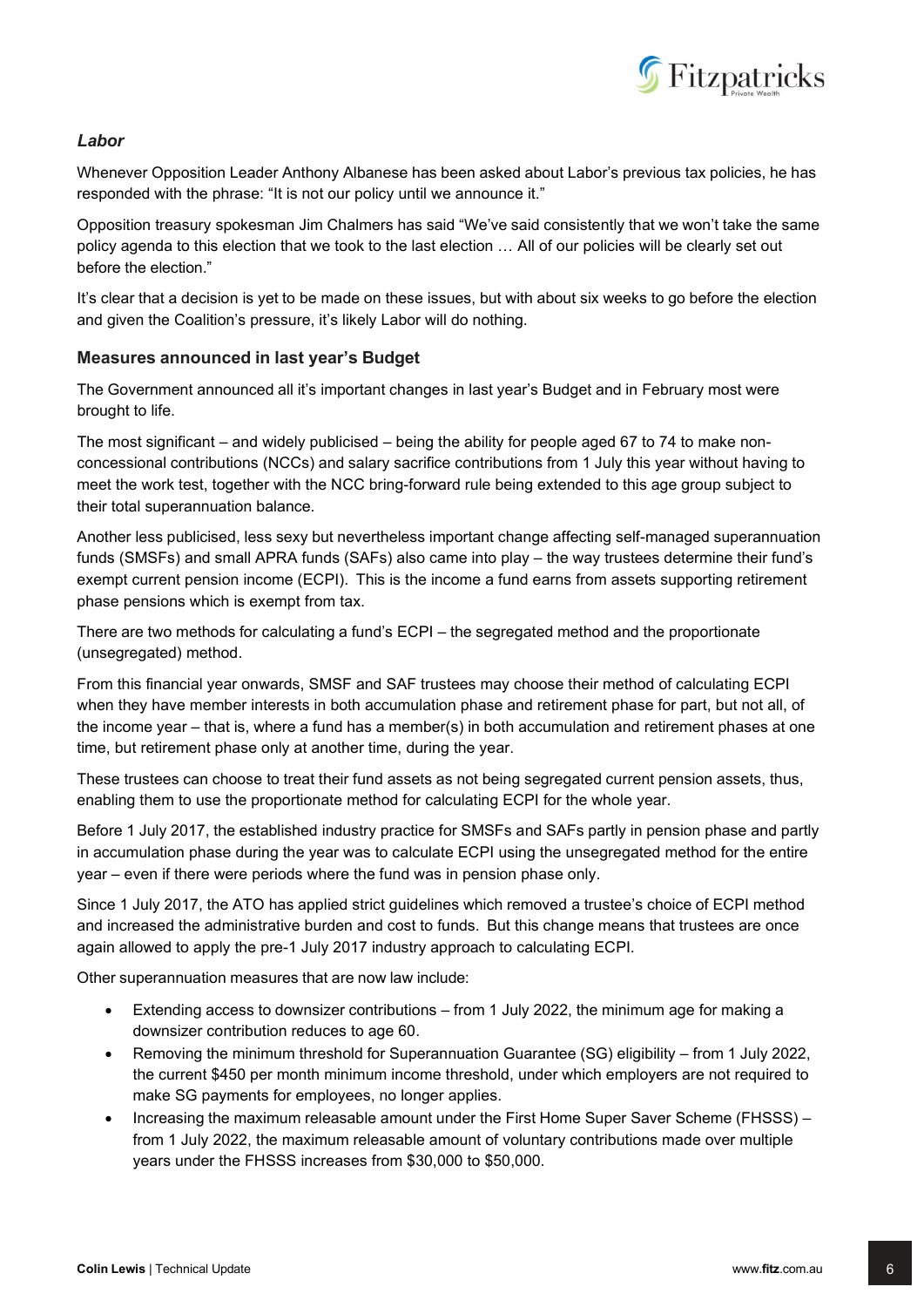

### **What about the measures in last year's Budget that didn't become law?**

These measures include changes to the residency requirements for SMSFs and SAFs, and the legacy pension amnesty.

Proposed changes to the residency rules for SMSFs included extending the central control and management test safe harbour from 2 to 5 years for SMSFs and removing the active member test for both SMSFs and SAFs.

SMSF and SAF members would be able to continue contributing to their fund whilst temporarily overseas – ensuring parity with members of public-offer funds, such as retail and industry funds.

The legacy pension amnesty would allow people to exit a specified range of retirement products, together with any associated reserves, for a 2-year period.

These measures have not progressed since last year's Budget – there's been no draft legislation or exposure drafts from Treasury.

With so few parliamentary sitting days, it's a tight window to get legislation that exists through – let alone measures yet to see draft legislation.

So, it's highly unlikely these measures will be legislated before the election.

It will be interesting to see what gets through and what doesn't, and depending on the outcome of the election, whether these measures are reintroduced or not.

### **Home Buyers**

Finding ways to help more people buy their own home has been a political challenge for decades.

Heading into the election, both the Coalition and Labor agree on at least one policy – expanding the First Home Guarantee (FHG), formerly the First Home Loan Deposit Scheme.

The policy – which allows some first home buyers to purchase a property with as little as a five per cent deposit – will more than triple in size. And specific carve-outs will be created for those looking for a home in booming regional markets.

The scheme has proved popular since its creation in 2019 and housing industry groups have broadly welcomed the expansion as helping more first home buyers enter the market. However, some industry experts are worried that, while it might help address a symptom of rising house prices – the need for everlarger deposits – it won't do anything to address the bigger problem.

#### **What is the scheme?**

The biggest challenge most first home buyers face is saving for a deposit. Most lenders require a 20 per cent deposit before they will approve a home loan, or they will slug the borrower an expensive fee for lender's mortgage insurance (LMI) – basically to protect themselves.

So, if you want to buy an \$800,000 property, you will need \$160,000 in the bank, plus extra for stamp duty and all the other costs associated with buying a home.

The FHG aims to reduce that burden, by allowing first home buyers to purchase with just a 5 per cent deposit, while the Federal Government acts as a guarantor for the other 15 per cent – allowing a lender to approve the loan without the need for LMI.

There are limits on who can access it and what they can buy, as well as caps on income for first home buyers, and price limitations on properties depending on their location.